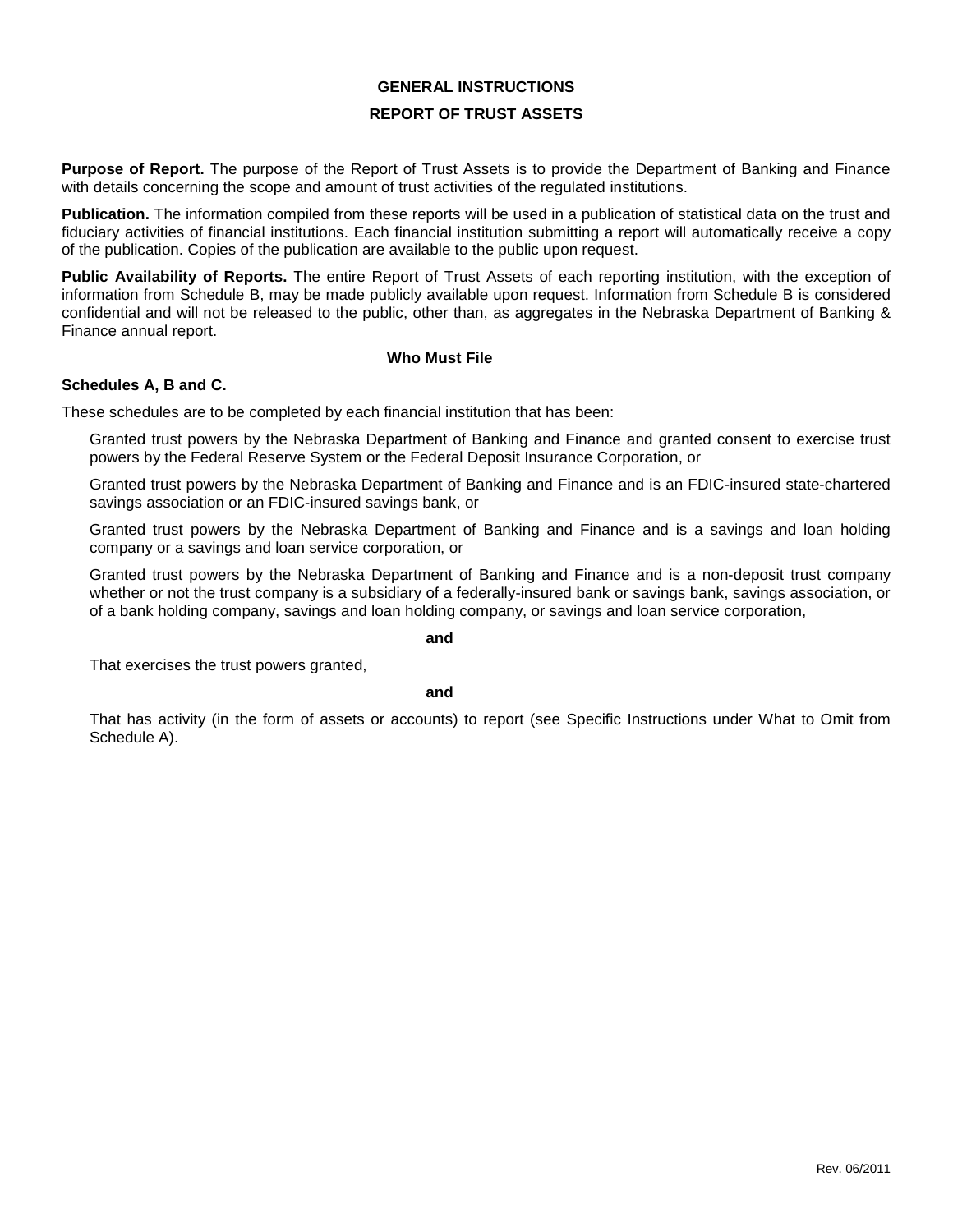# **GENERAL INSTRUCTIONS** *(continued)*

# **Schedule B.**

This Schedule must be completed by each financial institution with more than \$ 100 million in Total Trust Assets as reported on Schedule A (Line 18, Column F). In addition, **all non-deposit trust companies**, which are subject to filing the Report of Trust Assets (see above), whether or not they report any assets on Schedule A, must also file Schedule B. Institutions which are not required to file Schedule B are encouraged to file it on a voluntary basis.

# **Schedule C.**

This Schedule must be completed by each non-depository trust company. Trust departments of banks and other financial institutions that accept deposit accounts insured by FDIC should not submit Schedule C. "Not applicable" or "no activity" types of reports are not to be filed.

### **Where to mail initial submissions of the completed report**

All institutions required to report should send Schedules A, B and C to:

### [DOB.banking@nebraska.gov](mailto:DOB.banking@nebraska.gov) by Email

A printed hard copy of the forms requiring signatures is to be mailed to the Department of Banking and Finance at the following address:

State of Nebraska Department of Banking and Finance P.O. Box 95006 Lincoln, Nebraska 68509-5006

**When to File.** Completed reports must be received no later than five business days after the due date of the respective report.

**Late Filing Penalties.** Institutions which do not file reports, or which return them later than the above due date, may be subject to late filing penalties, as deemed appropriate by the Director of Banking and Finance.

# **Numbers of Copies to be Filed**

Cover page and Schedules A, B and C:

All institutions filing Schedules A, B and/or C should send one copy to the Nebraska Department of Banking and Finance by E-mail to DOB.banking@nebraska.gov.

### **How to File Reports**

- **Paper reports** using the printed Nebraska Department of Banking and Finance forms are an acceptable means of submitting reports if electronic filing is not possible.
- **Electronic submission by Email or on diskette** is preferred. All forms requiring signatures must be printed and returned by U.S. Postal Service delivery as noted previously.

### **When and How to File Corrected Reports**

Corrected reports should be filed **via hard copy** if (1) an applicable schedule was not filed or (2) a substantive reporting error was made. For further information, contact the appropriate review examiner for your institution.

All corrected reports should be clearly labeled as "Corrected" at the top of each page and returned to:

State of Nebraska Department of Banking and Finance P.O. Box 95006 Lincoln, Nebraska 68509-5006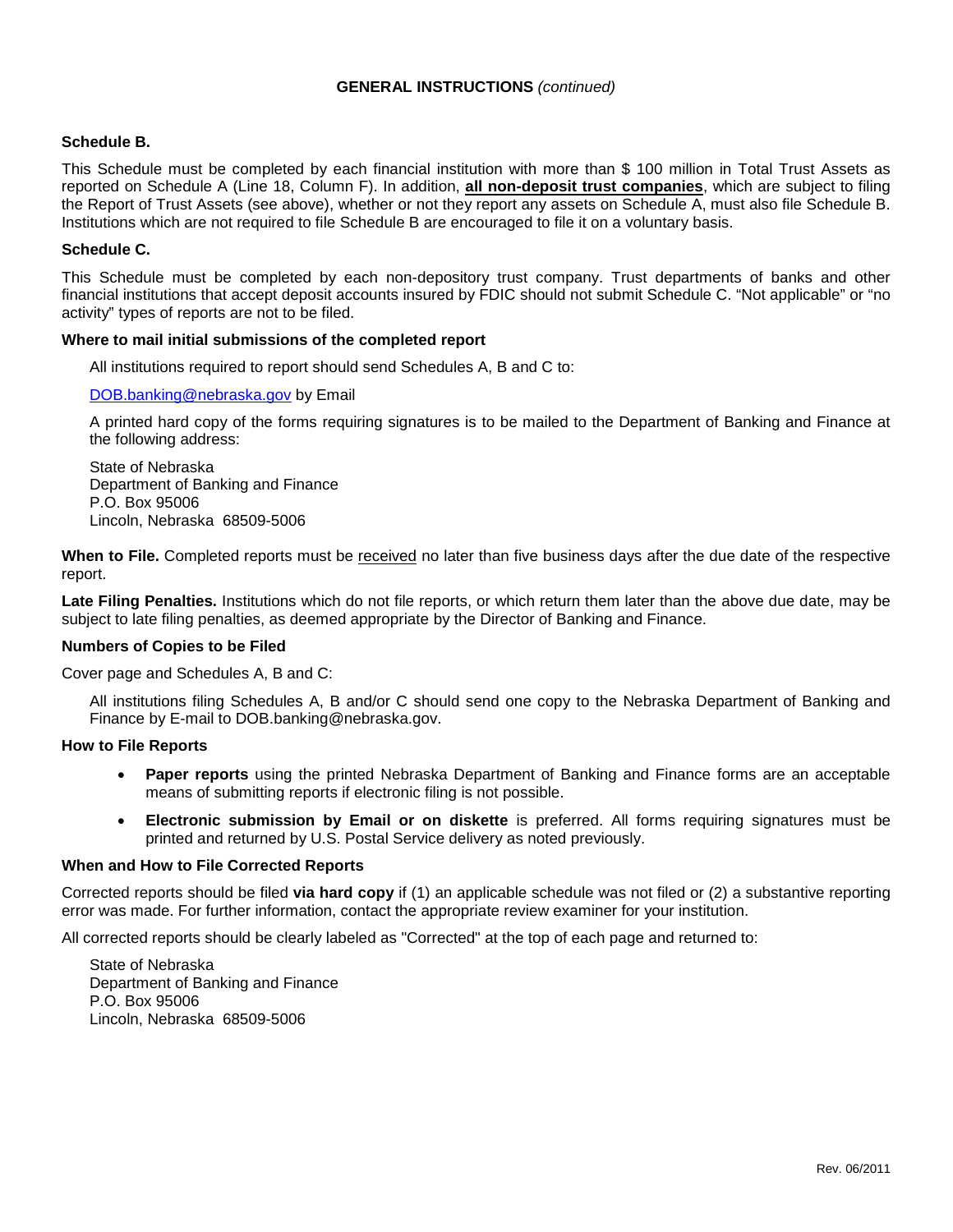# **SCHEDULE A INSTRUCTIONS**

# **REPORT OF TRUST ASSETS SPECIFIC INSTRUCTIONS SCHEDULE A - REPORT OF TRUST ASSETS**

Check the appropriate box for the reporting period.

### **What to Report**

Report in items 1 through 13 assets for those accounts over which the institution exercises investment discretion, as defined below. Include in the amounts reported; assets subject to shared investment discretion, and any assets over which the institution exercises investment discretion that are being serviced by an investment advisor. An account should be reported as either discretionary or non-discretionary, based on the predominant responsibility of the reporting institution. A portion of an account's assets should not be reported as discretionary and a portion as non-discretionary.

For purposes of this report, an institution exercises "investment discretion" with respect to an account if it, directly or indirectly:

- **EXECUTE:** is authorized to determine which securities or other property shall be purchased by or for an account, or
- makes recommendations as to what securities or other property shall be purchased or sold by or for an account even though some other person may have responsibility for investment decisions.

Report in items 16 and 17 assets and accounts over which the institution does not exercise investment discretion, including any such accounts that are being serviced by any investment advisor. Examples of such accounts would include custodial safekeeping, investment directed employee benefit accounts and personal trusts or estates, escrow, and agency accounts for which purely ministerial acts are performed.

#### Market Values

Each institution should report market value data, except as otherwise provided in these instructions. However, where market values are not readily available, such as in the case of miscellaneous type assets described below, book values (cost or inventory) may be reported. Market values used for this schedule should be as of the date of the report or the next previous date on which U.S. financial markets actively trade.

#### Accounting for Collective Investment Fund Assets on Schedule A

All assets of collective investment funds should be reported in lines 1-14, as appropriate, regardless of whether participating accounts are discretionary or non-discretionary, because the institution exercises investment discretion over the management of the collective investment fund. However, to avoid duplication, the value of units of participation in collective investment funds should not be reported as assets of participating accounts.

When Multi-Institution Collective Investment Funds are Used

Where several institutions in the same affiliated group participate accounts in a collective investment fund maintained by one member of the affiliated group, each participating institution should report its proportionate share of the assets in the appropriate lines and columns on Schedule A.

To compute the proportionate share of assets, multiply the total market value of the various asset groupings in the collective investment fund by the percentage of units of participation held to total units outstanding.

For proper reporting of the multi-institution collective investment fund itself, see Schedule B: Multi-Bank Collective Investment Funds.

#### **Rounding of Dollar Amounts.**

Dollar figures in this schedule should be rounded to the nearest thousand, and reported in thousands of dollars with the 000's omitted. Numbers of accounts should not be rounded.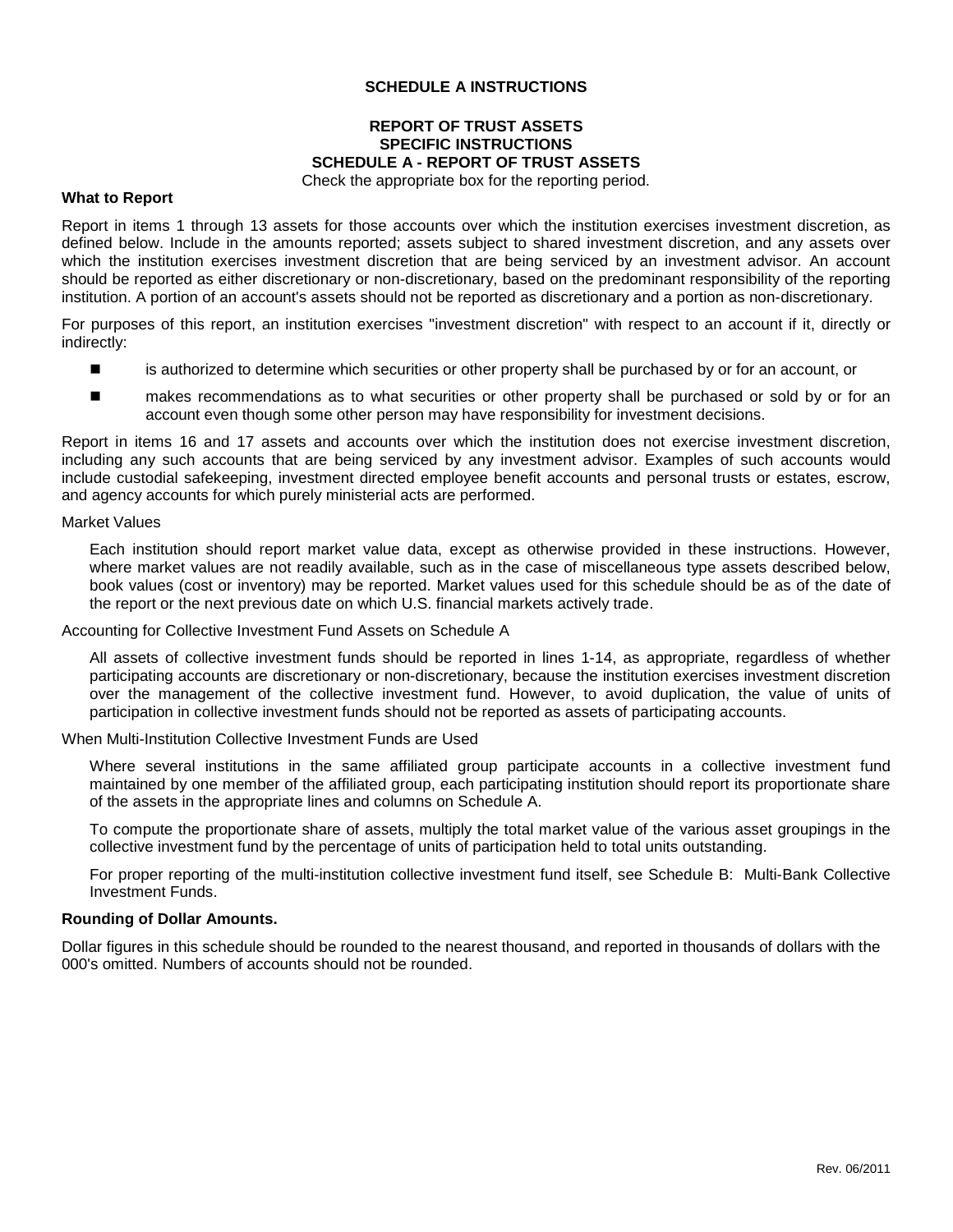### **Multi-institution Account Administration**

**Co-Fiduciary Appointments.** If two institutions are both named as co-trustees in the governing trust instrument, and both have investment discretion, both institutions should report the appropriate accounts; the duplicate nature of such reporting is recognized.

**Trust Department Servicing**. If the reporting institution utilizes another financial institution to service its fiduciary accounts, these accounts should continue to be reported. Institutions providing the servicing should not report the accounts or assets that are the subject of the service agreement.

**Representative Trust Offices**. Accounts of "representative trust offices", as allowed in Nebraska statutes, are to be reported in the trust assets of the fiduciary institution. For example, Institution A provides trust services through a representative trust office located in Institution B; the assets of those accounts should be reported by Institution A, not Institution B—even if Institution B has been granted trust powers.

### **What to Omit from Schedule A:**

- The face value of insurance policies.
- Assets of all corporate trust, bond trusteeships, corporate escrow and corporate paying agency accounts, where the institution does, or does not, have investment discretion.
- Liabilities of accounts which are included in this schedule (show only gross assets, not net assets).
- Negative figures, other than overdrafts in Items 1 through 4.
- Assets of custodial IRA and Keogh accounts administered solely by the commercial department.
- Units of participation in collective investment funds.
- Land Trusts. If fiduciary activities are limited to such custodial activities, merely check box # 2 on the cover/signature page for "Fiduciary Powers granted and exercised, but no dollar values to report
- All custodial activity for mortgage-backed securities, such as for GNMA or FNMA. If fiduciary activities are limited to such custodial activities, merely check box # 2 on the cover/signature page for "Fiduciary Powers granted and exercised, but no dollar values to report."
- Accounts with zero assets, or those comprised only of liabilities. These accounts should not be included in the "Number of Accounts" shown on Lines 15, 17, or 19. One exception exists: For advisory accounts, follow the standard instructions under Column E - All Other Agencies (see page 11).

# **Types of Accounts - Columnar Headings for Items 1 through 15**

#### Column A - Employee Benefit Trusts

Include all such accounts (including IRA and Keogh trust accounts) where the institution acts in the capacity of trustee.

Do not include IRA and Keogh custodial accounts administered solely by the commercial department and in which the sole assets are deposit products of the bank.

"Master Trusts" should not be reported except where the institution has discretionary authority over identifiable assets of the trust, in which case only those assets should be reported.

#### Column B - Personal Trusts

Include all testamentary, inter-vivos, and other private trusts, including private foundations where appointed trustee. Where one or more assets of a discretionary trust are held pursuant to a mandatory retention clause or are subject to outside control, such assets are to be included with the remainder of the account assets to be reported.

#### Column C - Estates

Include accounts where the institution acts in the following or similar capacities: executor, administrator, guardian, or conservator, even though such authority may be shared with others. Include any accounts that result from court appointment by legal Order or for which a court ordered annual accounting is required for the court of record.

### Column D - Employee Benefit Agencies

Accounts where the institution acts as an investment manager (and not as a trustee), as defined in Section 3(38) of the Employee Retirement Income Security Act of 1974 (ERISA) should be reported in this column.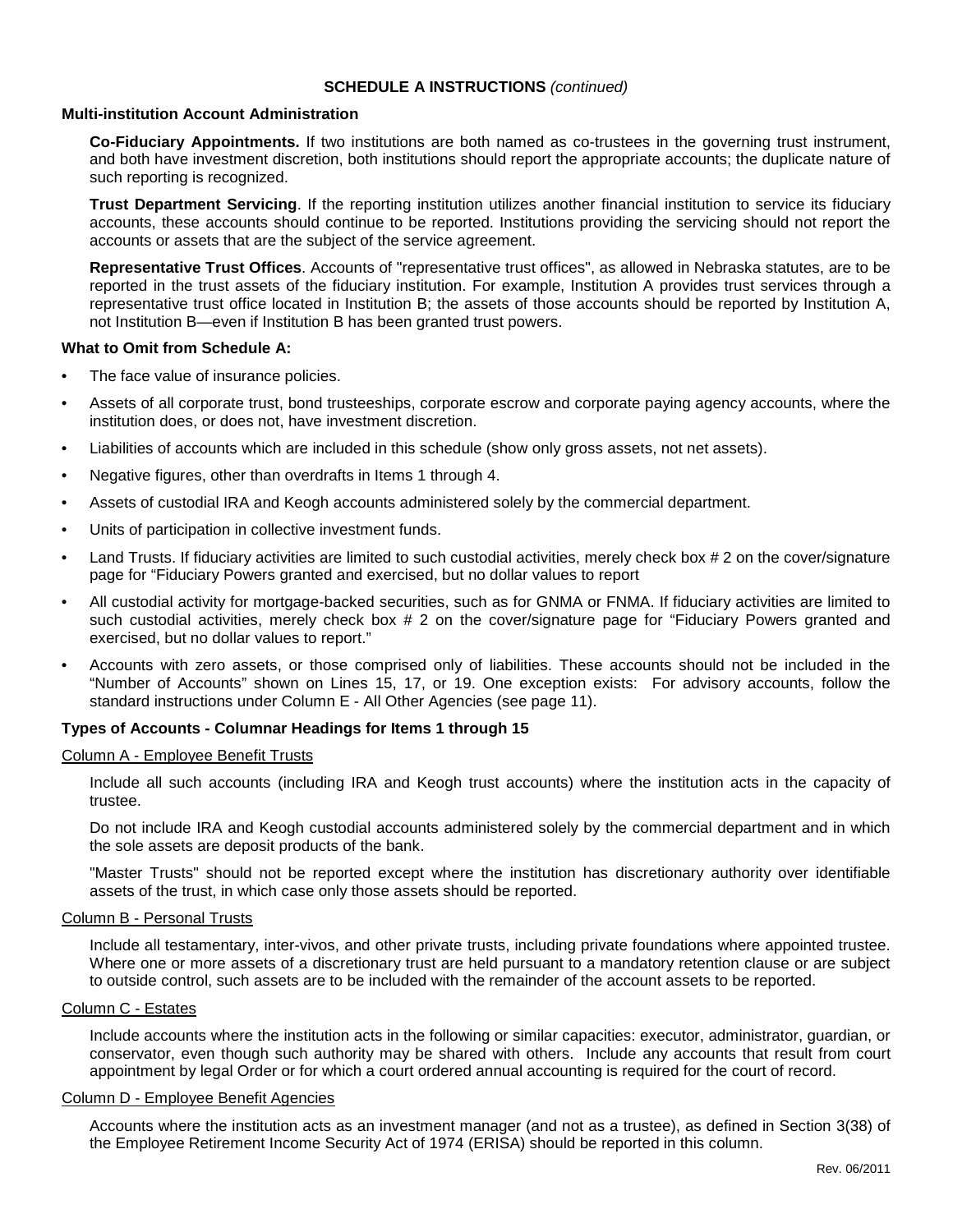# Column E - All Other Agencies

Include all discretionary agency and non-discretionary agency and custody accounts not reported elsewhere, except those that are specifically excluded under these instructions. See page 10 for a description of these exclusions.

Include the following:

- Investment management agency accounts and private foundations where the institution exercises investment discretion.
- Investment advisory agency accounts where the institution gives investment advice to individuals (whether or not the institution has actual custody of the assets), provided the institution is informed on a current basis of transactions in and securities held by such accounts.
- Farm management agencies. Since the reporting institution is managing the farm, such accounts should be reported as discretionary. Assets to be reported should be based on the institution's management responsibilities. Land and buildings should be reported on Line 12 (Real Estate); equipment, crops and livestock should be reported on Line 13 (Miscellaneous Assets). Other account assets, such as deposits and securities, should also be reported on the appropriate lines of Schedule A.
- Mutual funds which are managed or advised by the trust function of the institution should be reported in this column. Where one mutual fund is invested in another mutual fund, both funds should report their total assets. The duplicate nature of such reporting is recognized. Such funds are reported as Discretionary accounts.

Exclude the following -

- Employee benefit agency and custody accounts are to be reported in column D.
- Assets of corporate escrow accounts. The number of corporate escrow accounts is reported in Schedule C, Item 6 - All Other Corporate Agencies.
- If the institution gives investment advice to another trust institution, the assets should be reported only by the institution receiving the advice. See Multi-Institution Account Administration - Trust Department Servicing, on page 9.

# Column F - Total

The sum of Columns A through E.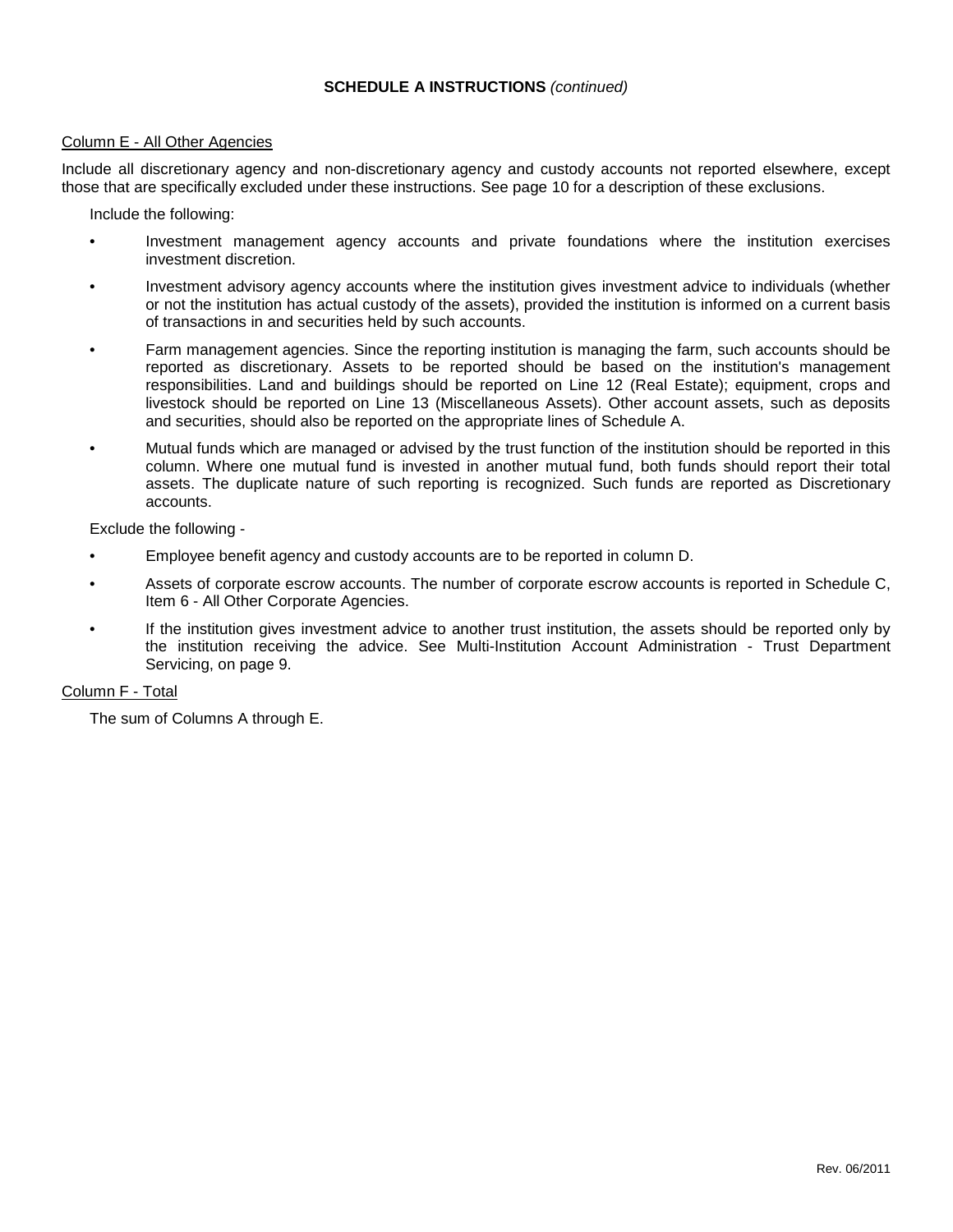# **Types of Assets - Descriptions for lines 1 through 19**

Item 1 - Non-interest bearing deposits - own

and

### Item 2 - Non-interest bearing deposits - other

Report non-interest bearing deposits in own institution and in other financial institutions. Report non-interest bearing deposits of both principal and income cash; normally these are demand deposits.

Item 3 - Interest bearing deposits - own

and

Item 4 - Interest bearing deposits - other

Report interest bearing savings and time deposits in own institution and in other financial institutions. To be included are NOW and Super NOW accounts, MMDA accounts, "BIC's" (bank investment contracts) which are insured by the FDIC, and certificates of deposit. Report interest bearing deposits of both principal and income whenever interest is compounded.

# **NOTE FOR Items 1 - 4 - Deposits of "Own" versus "Affiliated" Institutions**

Deposits of affiliated institutions are to be reported in Items 2 and 4. They are not considered to be the same as deposits in the reporting institution itself, which are reported in Items 1 and 3.

Trust companies which are not insured by the FDIC normally cannot take deposits on their own books. Such trust companies may not enter any deposits in Items 1 and 3. Any deposits, even if placed in a parent or affiliated bank, must be reported in Items 2 and 4.

### Item 5 - U.S. Government and agency obligations

Report all securities and/or loans (irrespective of maturity) of the U.S. Government and U.S. Government corporations and agencies. Include certificates or other obligations, however named, that represent pass-through participations in pools of real estate loans when the participation instruments: (1) are issued by FHA approved mortgages and guaranteed by the Government National Mortgage Association, or (2) are issued, insured, or guaranteed by a U.S. Government agency or corporation (i.e., the Federal Home Loan Mortgage Corporation's Mortgage Participation Certificates).

Collateralized mortgage obligations (CMO's) and real estate mortgage investment conduits (REMIC's) issued by the Federal National Mortgage Association (FNMA) ("Fannie Mae") and the Federal Home Loan Mortgage Corporation (FHLMC) ("Freddie Mac") should be reported in Item 5.

# Item 6 - State, county, and municipal obligations

Report all short and long-term obligations of State and local governments, and political subdivisions of the United States. Include obligations of U.S. territories and insular possessions and their political subdivisions and all Federal income tax exempt obligations of authorities such as local housing and industrial development authorities that derive their tax-exempt status from relationships with State or local governments. Tax-exempt money market mutual funds should be reported under the money market mutual fund category, Item 7.

**ALL** state, county, and municipal obligations are reported in this line, irrespective of their maturity. **NO** state, county, and municipal obligations are reported under "Other Short-Term Obligations" (line 8).

Item 7 – Closed/Open End Investment Company Shares (Mutual Funds)

### 7a - Money market mutual funds

Report all holdings of open-end registered investment companies - mutual funds - which attempt to maintain net asset values at \$1.00 per share. Tax-exempt money market mutual funds should also be reported here. Do not report holdings in deposit accounts, short-term collective investment funds, or master note arrangements.

# 7b – All other Mutual Fund Shares

Report all shares of any domestic or foreign open or closed end investment company portfolios (mutual funds) for which the NAV is calculated daily and is not intended to maintain a value at or near \$1.00. Portfolios of all styles should be included; i.e., fixed income or equity.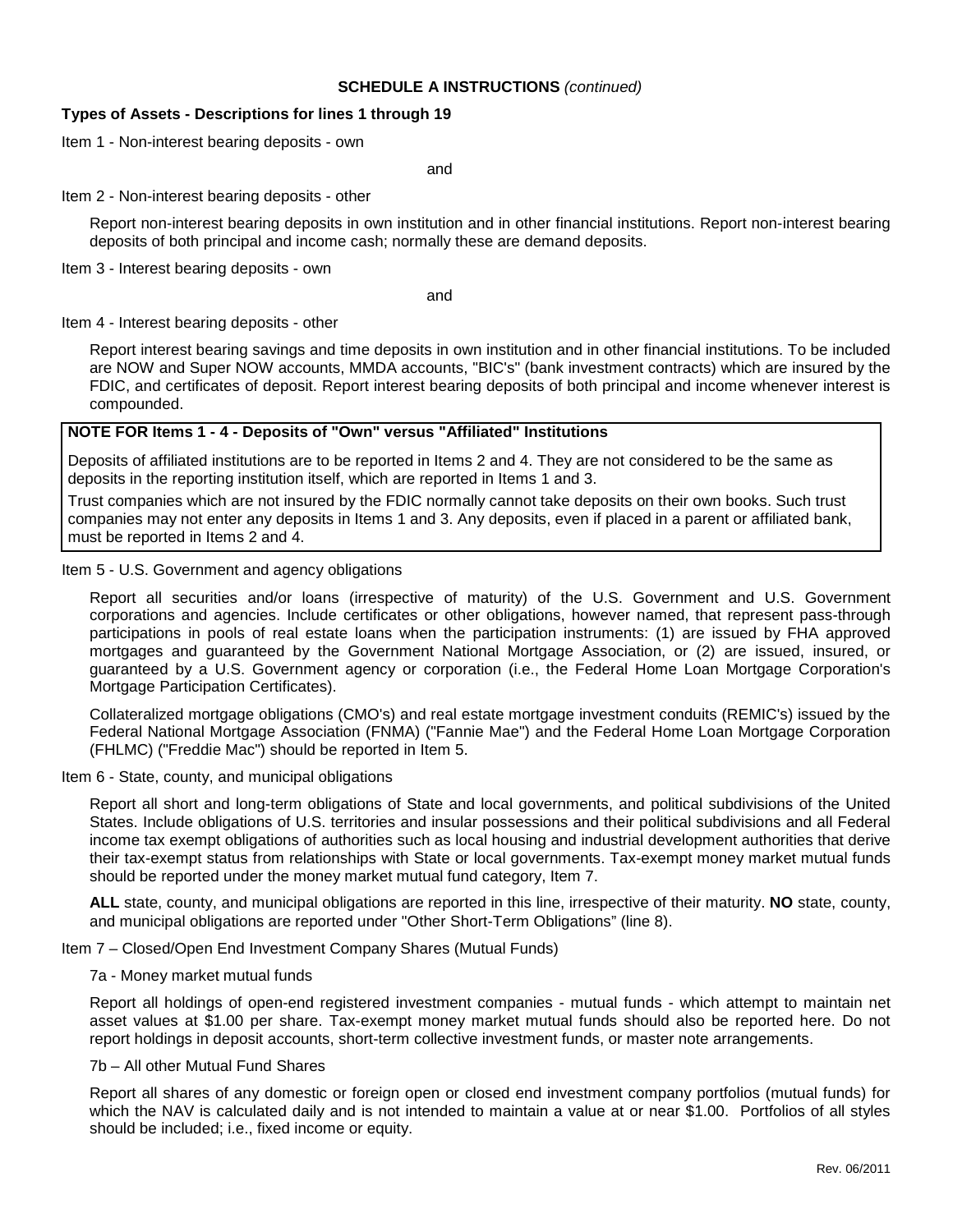Where a reporting institution acts as investment advisor or manager to a mutual fund, and individual accounts are also invested in the fund, dual reporting is appropriate. The investments of the mutual fund should be reported under Column E and on the appropriate line(s) in item(s) 1 through 14. The shares of the mutual fund held by individual discretionary accounts should be reported in the appropriate column(s) under Items 7a or 7b. The shares of the mutual fund held by individual non-discretionary accounts should be reported in the appropriate column(s) of Item 17. No subtraction or netting of assets is required. The duplicate nature of such reporting is recognized.

#### Item 8 - Other short-term obligations

Report all short-term obligations (i.e. predicted/stated maturities of less than 365 days from date of origination). In addition to short-term notes, this would include such money market instruments as master note arrangements, commercial paper, bankers acceptances, securities repurchase agreements, and other short-term liquidity investments meeting term restrictions stated above.

# Item 9 - Other notes and bonds

Report all other bonds, notes (except personal notes) and debentures including insurance annuity contracts, "GIC's" (guaranteed investment contracts), "BIC's" (bank investment contracts) which are not insured by the FDIC, and obligations of foreign governments and corporations.

Include also certificates or other obligations, however named, representing pass-through participations in pools of real estate loans when the participation instruments are issued by financial institutions and guaranteed in whole or in part by private guarantors.

Short-term obligations should be reported under Item 8 - Other short-term obligations. Refer to that caption for a definition of "short-term" and examples of typical short-term instruments.

Collateralized mortgage obligations (CMO's) and real estate mortgage investment conduits (REMIC's) which are not issued by the Federal National Mortgage Association (FNMA) ("Fannie Mae") and the Federal Home Loan Mortgage Corporation (FHLMC) ("Freddie Mac") should be reported in Item 9, even if the collateral consists of GNMA ("Ginnie Mae") or FNMA pass-throughs or FHLMC participation certificates.

### Item 10 - Common and preferred stocks

Report all common and preferred equity holdings, including warrants. Include common stocks of savings associations and savings banks. Include both domestic and foreign equities.

Investments in limited partnerships which are solely or primarily invested in assets other than real estate should be reported under Item 13.

Shares of all open-end mutual funds and closed-end investment companies, other than money market mutual funds, should be reported under item 7b.

All unit investment trusts, regardless of the securities they are invested in (stocks, corporate bonds, municipal bonds, etc.) except real estate investment trusts (REIT's), should be reported under item 13.

#### Item 11 - Real estate mortgages

Report real estate mortgages, real estate contracts, land trust certificates, and ground rents. These assets may be reported at unpaid balance if that figure is a fair approximation of market value.

### Item 12 - Real estate

Report real estate, mineral interests, royalty interests, leaseholds, and other similar assets. Where current market values of real estate are not readily ascertainable, estimates based upon appraisals within the past 3 years may be used for this report. It is permissible to estimate market values of mineral interests of whatever type by capitalizing annual income five times, when appropriate.

Land and buildings associated with farm management accounts should be reported in this Item.

Investments in limited partnerships which are solely or primarily invested in real estate and real estate investment trusts (REIT's) should be reported under Item 12.

### Item 13 – Partnership Interests

Report holdings of partner shares in Limited Liability Partnerships (LLP) whether a general or limited partner, Limited Liability Company (LLC) where less than 100% of the LLC is held. Also report any unit investment trusts.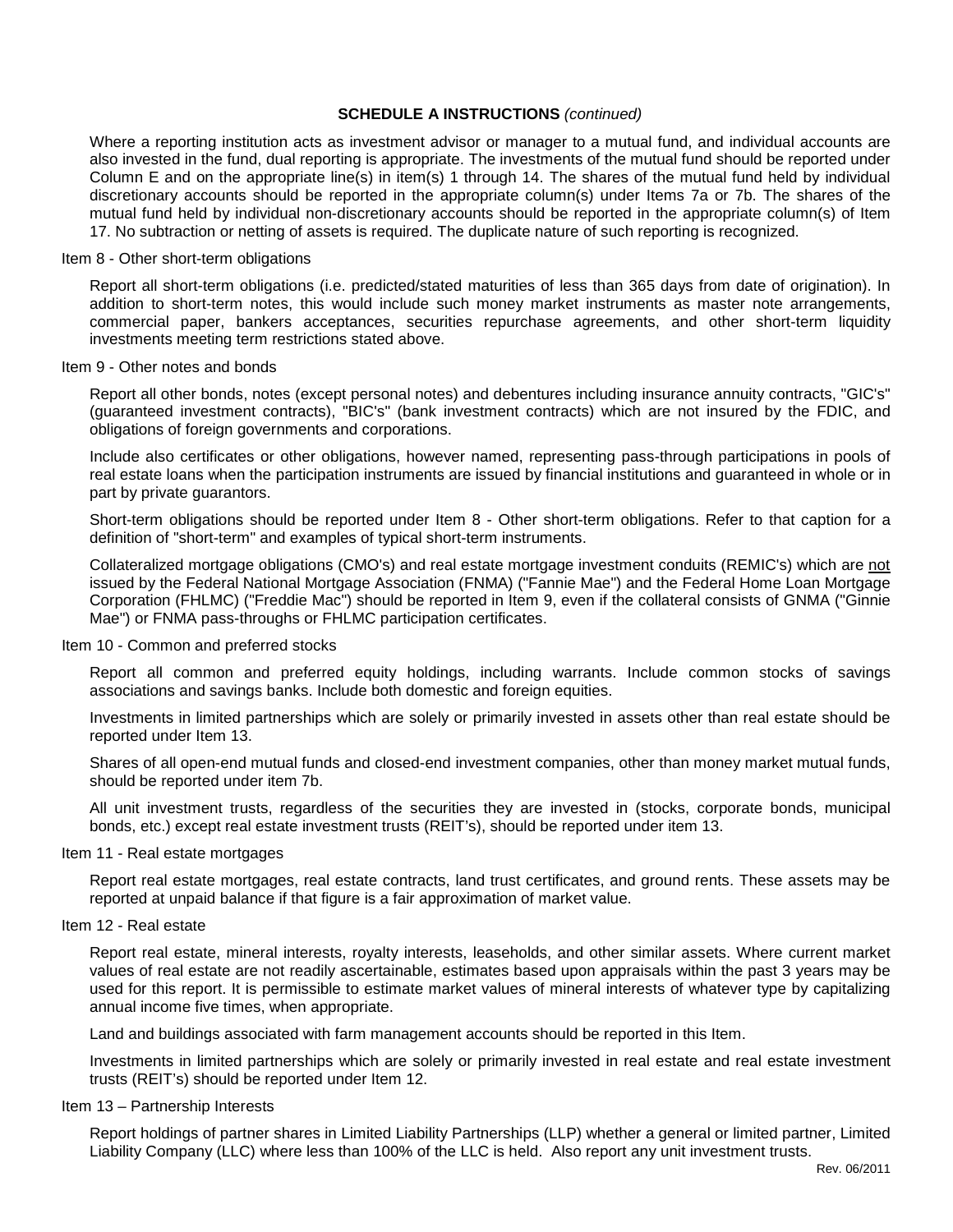Item 14 - Miscellaneous Assets

Personal notes, tangible personal property, and other miscellaneous assets not reported in any of the other categories. Crops, equipment and livestock associated with farm management accounts should be reported in this item. Note: Negative entries numbers are not acceptable for Item 13.

# **DO NOT REPORT ACCOUNT LIABILITIES HERE OR ANYWHERE ELSE IN THIS REPORT.**

Item 15 - Total discretionary assets

The sums of all asset categories reported under each type of account, e.g., the total of Items 1 through 14 in Column A equal Item 15 of Column A.

Item 16 - Total number of discretionary accounts

Report the number of discretionary accounts administered in each of the specified columns.

Item 17 - Total non-discretionary assets.

Report the total dollar value (market value) of non-discretionary assets held in each of the specified columns.

Non-fiduciary activities, such as correspondent bank securities safekeeping, non-fiduciary institutional securities safekeeping (for insurance companies, mutual funds, brokerage activities), etc., SHOULD be reported, if they are, organizationally, performed within the trust function.

Report assets of agency accounts, including custody, master custody, safekeeping, and escrow accounts in Column E, except for assets of non-discretionary employee benefit agencies which are reported in Column D. Note: Assets of corporate escrow accounts are not reported at all; but the number of corporate escrow accounts is reported in Schedule C, Item 6 - All Other Corporate Agencies.

Assets of self-directed IRA and 401(k) accounts (and similar types of employee benefit accounts) where the participants direct investments are considered non-discretionary accounts, and are reported on Line 16 under either Column A (for *trust* accounts) or Column D (for *agency* and *custody* accounts), as appropriate. An account is considered non-discretionary if the participant directs the investments -- even if the trust department has discretion to select the investment models/portfolios available to the participant.

Item 18 - Total number of non-discretionary accounts

Report the total number of non-discretionary accounts that are administered in each of the specified columns. Report agency accounts, including custody, master custody, safekeeping, and escrow accounts in Column E, except for non-discretionary employee benefit agencies which are reported in Column D.

Item 19 - Total assets

The sums of line Items 15 and 17 in Columns A through E.

Item 20 - Total number of accounts

The sums of line Items 16 and 18 in Columns A through E.

### **Explanatory Notes on Asset Reporting**

Securities lending:

Where assets are otherwise to be reported they should continue to be reported even though loaned to a third party. Collateral received under a securities lending arrangement should also be reported as an asset of the lending account. The duplicate nature of the reporting is acknowledged.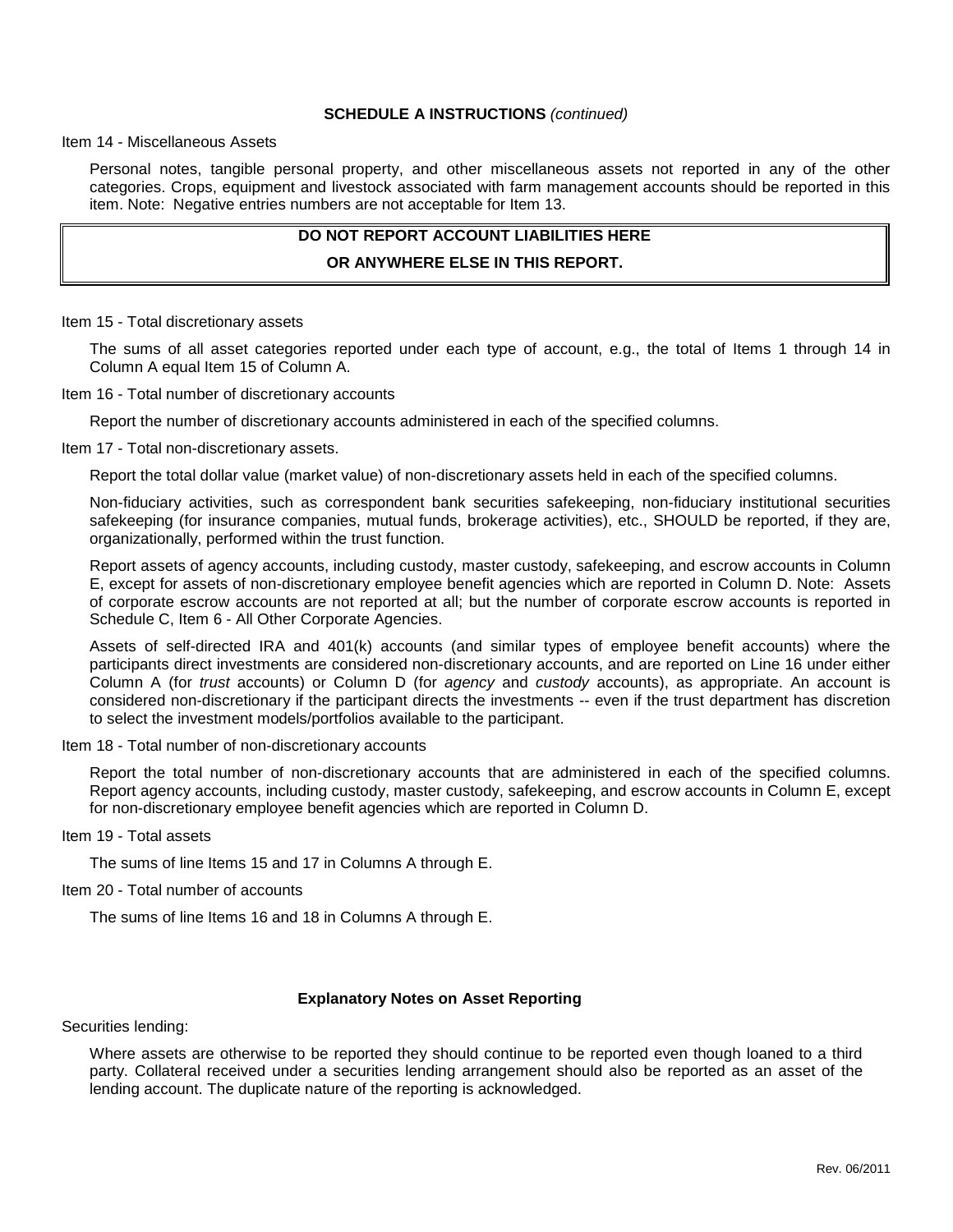### **SPECIFIC INSTRUCTIONS SCHEDULE B - FIDUCIARY INCOME STATEMENT**

This form is to be completed ONLY for the reporting period ending December 31 of each year.

**Who Must Report:** This Schedule must be completed by each financial institution with more than \$ 100 million in Total Trust Assets as reported on Schedule A (Line 18, Column F). In addition, all non-deposit trust companies, whether or not they report any assets on Schedule A, must also file Schedule B. Institutions which are not required to file Schedule B are encouraged to file it on a voluntary basis.

**Public Availability of Schedule B:** The information on Schedule B is confidential and will not be publicly available. The aggregate information will be included in the annual report to the Nebraska Department of Banking and Finance.

**Instructions:** Institutions filing Schedule B must complete **all** portions of the Schedule. **Enter a zero on any line item that does not apply to your institution.**

### **General Guidance**

A. Reliance on Report of Condition Instructions: Data reported on Schedule B should be reported consistent with the instructions for equivalent data reported on the FFIEC Report of Condition and Income. In general, institutions are required to prepare these reports on an accrual basis. An exception is allowed for trust company income which may be reported on a cash basis.

For Schedule B, cash basis reporting is acceptable for Gross Fees, Commissions, and Other Fiduciary Income, Items 1(a) through (g), provided the results do not materially differ from those obtained using an accrual basis. Expenses, Items 2(a) through (d), are to be reported on an accrual basis, when accrual accounting is utilized.

Settlements, Surcharges and Other Losses, Items 3(a) through (c) and all of Item 7, do not have an equivalent entry in the Report of Condition and Income and should be reported on a cash basis.

- B. What to Report:
	- If an activity is reportable on Schedule A of the Annual Report of Trust Assets, the income, expenses, and any losses or recoveries which are attributable to those activities should be reported on Schedule B. Conversely, if an activity is not reportable on Schedule A, it should not be included in Schedule B.
	- Serviced Accounts: If the reporting institution utilizes another financial institution to service its fiduciary accounts, these accounts should continue to be reported on Schedule A. In such instances, the income, expenses, losses and recoveries associated with the serviced trust accounts belongs to the serviced institution, and are to be reported on the serviced institution's Schedule B.
		- $\triangleright$  Serviced Institution Reporting The serviced institution should report the fee income generated by the serviced accounts on its Schedule B at Item(s) E-1 (a)-(e). Non-fee income should be reported at Item E-1(f), All Other Fiduciary Income. The expenses incurred by the serviced institution for servicing should be reported at Item E-2(c) as an Allocated Indirect Expense. Any losses or recoveries associated with the accounts should be reported in Item 3 and, as applicable, in Item 7.
		- $\triangleright$  Servicer Reporting The servicing institution should not report the fee income belonging to the serviced accounts. Any income it receives for servicing the accounts should be reported on its Schedule E at Item E-1 (f), All Other Fiduciary Income. Expenses incurred in servicing the other institution's accounts should be reported at Item E-2(c), Allocated Indirect Expenses.
	- Profits and/or losses attributable to the sale or transfer of a trust activity (typically, a line of business) are not reported on Schedule B.
	- If a trust activity or line of trust business is sold during the calendar year, the income and expenses, as well as any losses or recoveries, incurred by the former activity for the period it was active should be included in the year's operations on Schedule B.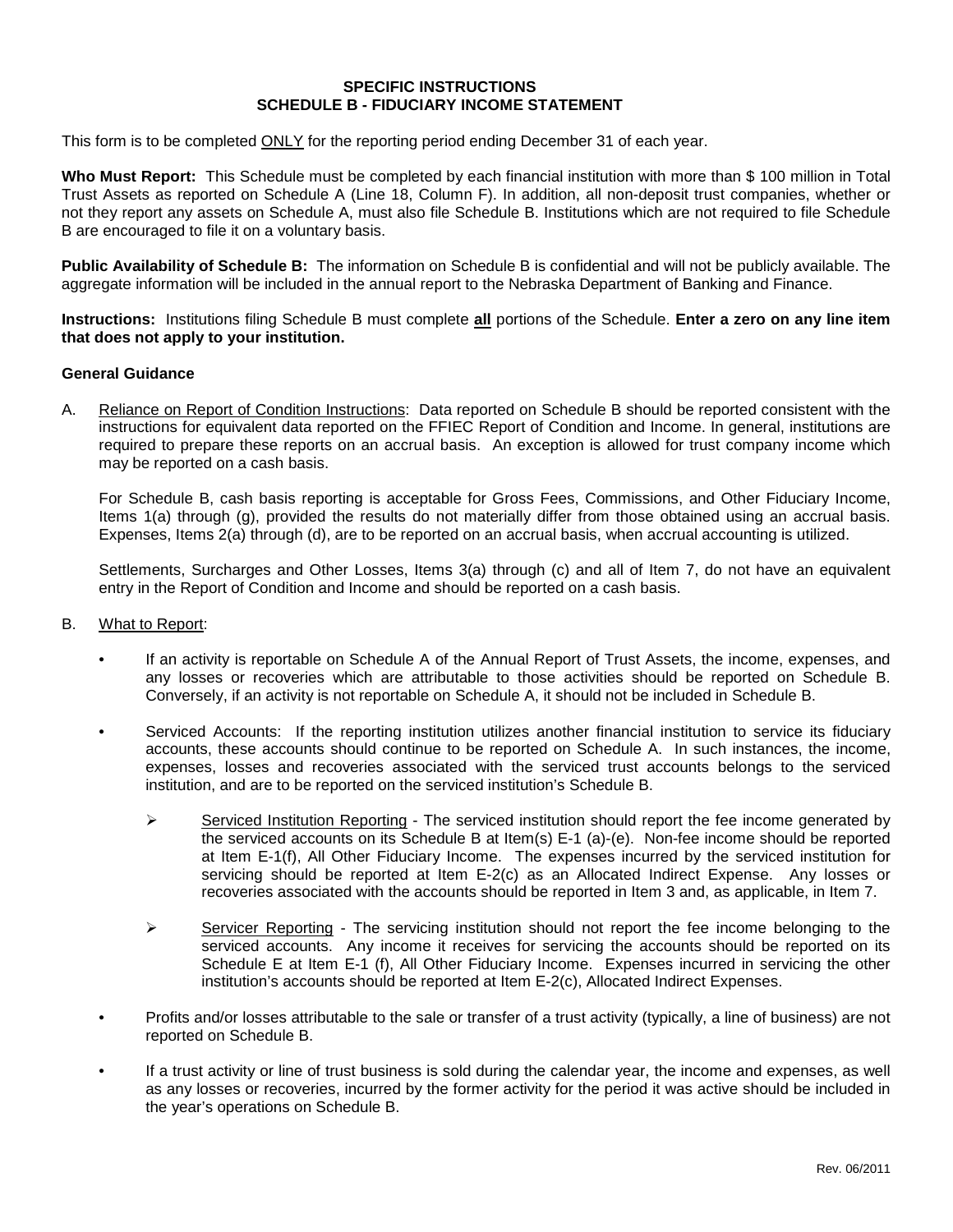• Income received from separate legal entities, such as a parent or affiliated organizations must be reported as income in accordance with instructions found in the quarterly financial reports institutions file with their respective regulator. Income received from other areas of the reporting trust institution should be included only if such income is reported by the trust institution as income on its quarterly financial reports. This income should be reported within the appropriate product lines contained in Items 1(a) through 1(e) of Schedule B. Any reportable income not allocated to product line in Items 1(a) through 1(e) should be reported in Item 1(f) of the report.

# **C. What to Exclude from Schedule B:**

• Schedule A of this report covers only activities of trust offices located within the United States; it does not include foreign office locations. As a result, no income, expenses, losses, or recoveries attributable to activities at these foreign locations should be included on Schedule B.

# **1. GROSS FEES, COMMISSIONS AND OTHER FIDUCIARY INCOME**

Note: Negative or minus numbers are not acceptable for Items 1(a) through 1(f) and will not be accepted. Those items are designed to collect information relating to an institution's gross fees, commissions and other fiduciary income. If an institution has no income for that particular category, a zero ("0") should be entered on the appropriate line.

# **1(a through e) Trust and Agency Accounts**

Gross fees, commissions and other fiduciary income data is to be reported by line of business. Please refer to the instructions for Schedule A for guidance in defining these lines of business. For employee benefit trust accounts, see Schedule A, column A; for employee benefit agency accounts, see Schedule A, column D; for personal trust and estate accounts, see Schedule A, columns B and C; and for other agency accounts, see Schedule A, column E.

Fees received for IRA, Keogh Plan or other accounts that are not administered by the trust department should be excluded from this Schedule. If these accounts require the bank to have trust powers, then their fees should be reported on this Schedule.

# **1(f) All Other Fiduciary Income**

Report all other direct income derived from other fiduciary sources not included in any of the above categories (e.g., 12b-1 fees and income from providing fiduciary services under agreement with another institution). Include all internal allocations of income to the trust function (such as transfer agent or pension plan administration credits), except for credits for deposits held in own or affiliated institutions, which are to be reported on line 5. **1(g) Total Fiduciary Income**

# The total of lines 1(a) through 1(f).

(It should be noted that banks with more than \$100 million in commercial bank assets are required to itemize "Income from fiduciary activities" in the quarterly FFIEC Report of Condition and Income ("Call Report") on line 5(a) of Schedule RI. Instructions for fiduciary income to be reported on line 5(a) of Call Report Schedule RI differ from those for line 1(g) of this Schedule with respect to allocated income. Consequently, banks should be aware that the amounts reported in these two items will differ by the amount of such allocated income.)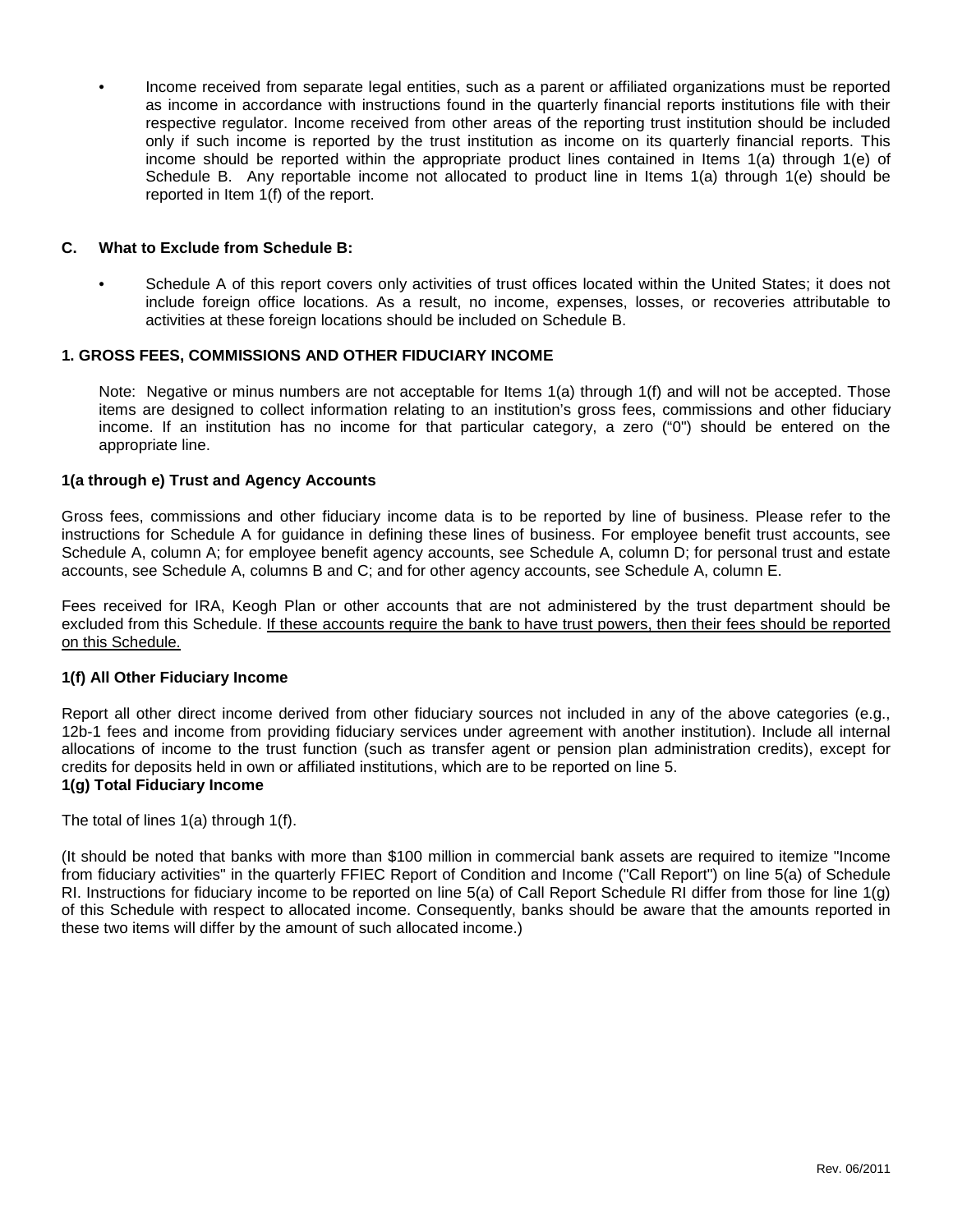# **2. EXPENSES**

Note: Negative or minus numbers are not acceptable for Items 2(a) through 2(c) and will not be accepted. Those items are designed to collect information relating to an institution's gross expenses. If an institution has no expenses, a zero ("0") should be entered on the appropriate line.

### **2(a) Salaries and Employee Benefits**

Include salaries, bonuses, hourly wages, overtime pay, and incentive pay for officers and employees of the trust department. If officers or employees spend only a portion of their time in the trust department, allocate that proportional share of their salaries and employee benefits. Expenses associated with employee benefit plans (pension, profit-sharing, 401(k), ESOP, etc.), health and life insurance, Social Security and unemployment taxes, tuition reimbursement, and all other so-called fringe benefits, should be included on this line.

### **2(b) Other Direct Expense**

In general, direct expenses are immediately identifiable as costs expended for and under the control of the trust function. These include expenses related to the use of trust premises, furniture, fixtures, and equipment, as well as depreciation/amortization, ordinary repairs and maintenance, service or maintenance contracts, utilities, lease or rental payments, insurance coverage, and real estate and other property taxes if they are directly chargeable to the trust function. Income taxes attributable to trust department earnings should not be included on Schedule B.

### **2(c) Allocated Indirect Expense**

Allocated indirect expenses are those charged to the trust function from other departments of the institution as reflected in the institution's internal management accounting system. These include any allocation for the trust function's proportionate share of corporate expenses that cannot be directly charged to particular departments or functions. If the institution's internal accounting system is not able to provide this information, the institution may use a reasonable alternate method to estimate indirect expenses.

Indirect expenses include audit and examination fees, marketing, charitable contributions, customer parking, holding company overhead, and, in many cases, functions such as personnel, corporate planning, and corporate financial staff. Other indirect expenses include the trust function's proportionate share of building rent or depreciation, utilities, real estate taxes, and insurance.

Income taxes attributable to trust department earnings should not be included on Schedule B. If no direct expense is shown for occupancy on line 2(b) and the institution's internal accounting system does not provide an allocated amount, an allocated occupancy expense based on proportionate floor space used by the trust function or some other reasonable alternate method should be shown on line 2(c).

#### **2(d) Total Expense**

The total of lines 2(a) through 2(c).

# **3. SETTLEMENTS, SURCHARGES & OTHER LOSSES**

See the instructions for line 7 for information about the reporting of settlements, surcharges and other losses.

#### **3(a) Gross Settlements, Surcharges & Other Losses**

Report the total losses prior to any adjustments for recoveries. If the amount shown on this line is \$100,000 or more, a breakdown of this amount should be shown on line 7 below. The amount shown on this line should then agree to the total of the details shown in that box.

### **3(b) Recoveries to Reported Losses**

Show all recoveries received on reported losses, including recoveries on prior years' losses.

#### **3(c) Net Settlements, Surcharges & Losses**

Line 3(a) less 3(b). A negative entry indicates more recoveries than losses.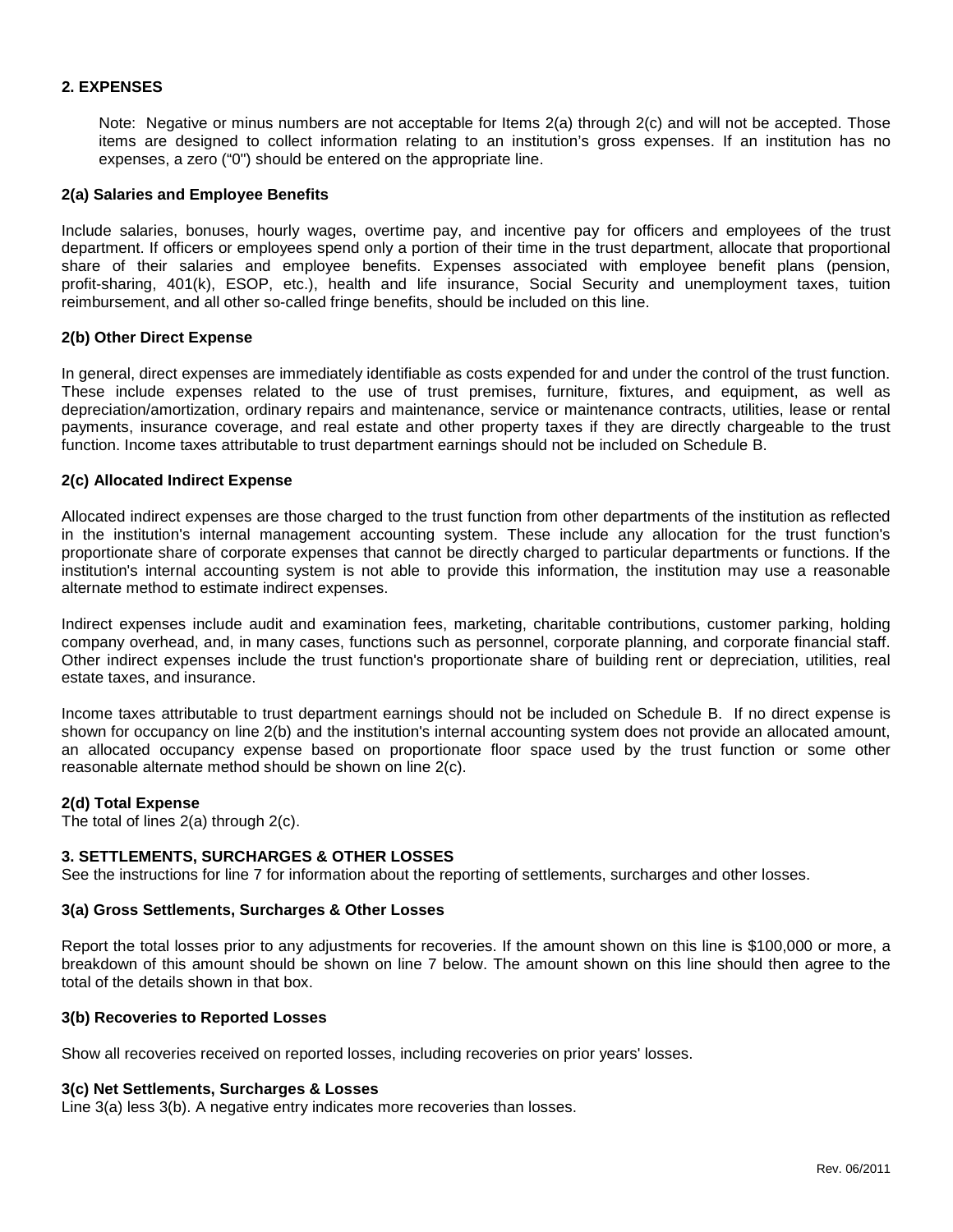# **4. NET OPERATING INCOME (Loss)**

Line 1(g) minus lines 2(d) and 3. If the result is less than zero, the figure should be shown in parentheses.

# **5. OTHER NON-OPERATING CREDIT**

Include income tax refunds received for overpayment of domestic income taxes paid by the company as result of operating profits in prior years. Report any claw-backs of foreign taxes paid as result of non-domestic investments owned by the company. Report any other non-operating credits not previously reported.

### **6. NET TRUST INCOME (LOSS)**

Report the total amount of trust income or loss, prior to any income taxes, experienced by the trust function for the full year. The number for this line is the result of adding line 5 to the sub-total shown on line 4. If the total on line 6 is less than zero, the resulting figure should be shown in parentheses.

### **7. SETTLEMENTS, SURCHARGES & OTHER LOSSES**

This box should only be completed where total settlements, surcharges and other losses for the reporting year on line 3(a) are \$100,000 or more. Report individual gross losses of \$10,000 or more on lines (a) through (e), as indicated. Report the aggregate total of individual gross losses of less than \$10,000 on line (f). These amounts should not be shown net of any recoveries or insurance payments. Legal expenses should be included on line 2(b) or 2(c). Do not include contingent liabilities related to outstanding litigation.

Report settlements, surcharges, and other losses arising from errors, misfeasance or malfeasance according to the type of account and capacity. The sum of lines  $7(a)$  through  $7(f)$  will appear at  $7(g)$  and should equal the total shown on line 3(a) above.

Report only amounts from Settlements, Surcharges and Other Losses that are actually paid or received during the calendar year. Multi-year arrangements should be reported each year for the duration of the settlement with the entry reflecting the payment/adjustment for that individual year.

# **MEMO ITEM TO BE COMPLETED BY NON-DEPOSIT TRUST COMPANIES ONLY**

### **8. NON-FIDUCIARY INCOME**

Stand-alone or non-deposit trust companies, whose activities are limited to providing fiduciary services, may have income not directly attributable to the furnishing of fiduciary services. This income should be reported on this line 8 as a memo figure and should not be included in the data shown on lines 1 through 6.

**Indirect Income.** Income received from parent or affiliated organizations, such as subsidies, allocations of income, or credits for income generated elsewhere in the organization, should be reported only if it is booked by the trust company as income on its income statements for other financial purposes. If the credits or allocations are merely used for an internal profitability analysis, and are not booked by the trust company, they should not be included in Item 8.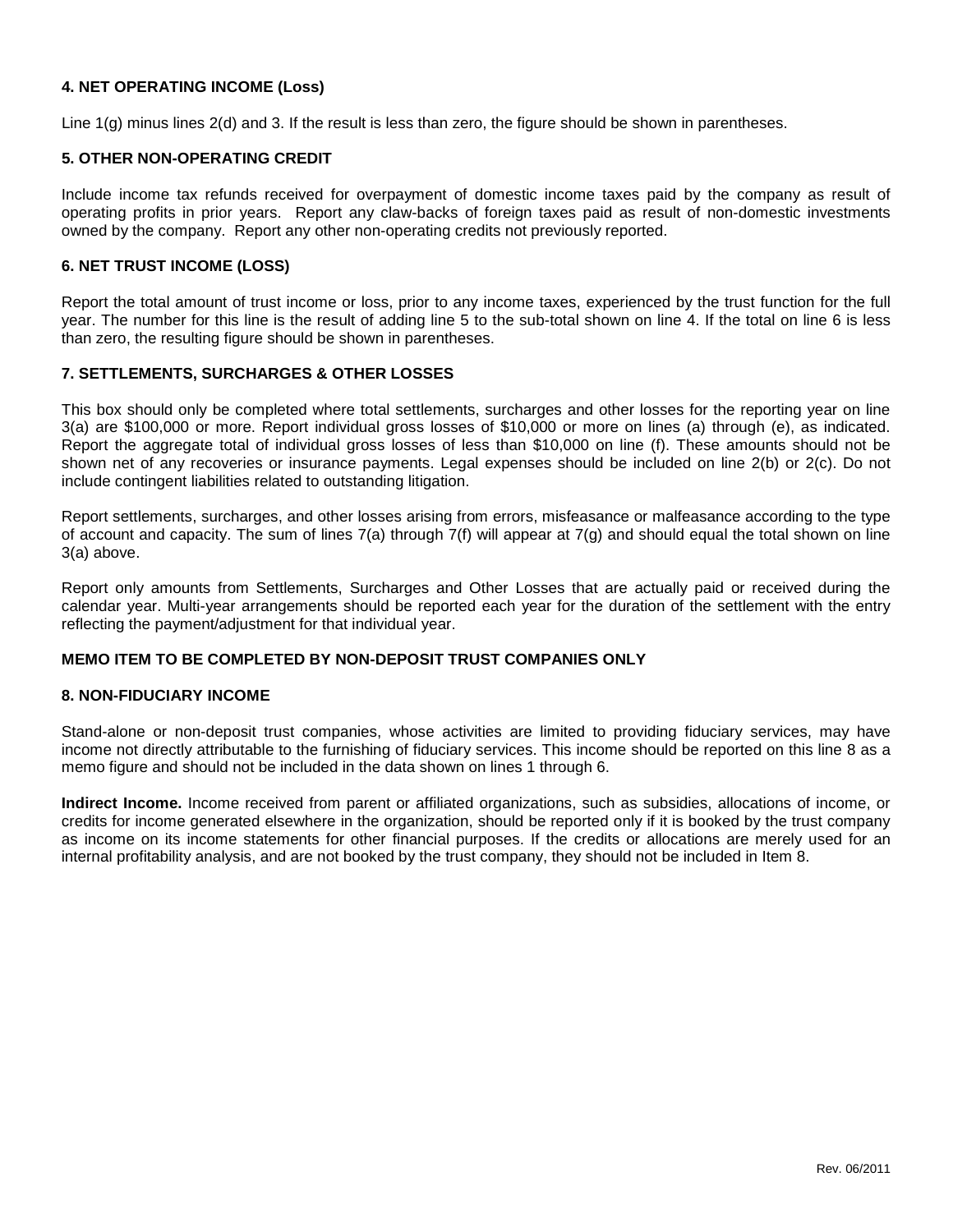# **TRUST CALL REPORT INSTRUCTIONS (continued) Specific Instructions: Schedule "C" Corporate Balance Sheet**

REPORT ONLY CORPORATE ASSETS ON THIS SCHEDULE. ASSETS OWNED BY OR HELD FOR FIDUCIARY ACCOUNTS SHOULD NOT BE REPORTED ON SCHEDULE C.

THIS SCHEDULE SHOULD REPORT CORPORATE ASSETS AND LIABILITIES OF THE TRUST COMPANY AS SHOWN ON THE BOOKS OF THE CORPORATION ON THE CALL DATE. DO NOT DELAY FILING OF THIS SCHEDULE FOR PURPOSES OF YEAR-END ADJUSTING ENTRIES WHICH MAY BE PENDING COMPLETION OF AN INDEPENDENT ACCOUNT'S REVIEW.

# *THIS SCHEDULE INCLUDES FORMULAS THAT CALCULATE APPROPRIATE SUMS AND TOTALS AS INDICATED. DO NOT ENTER DATA IN SHADED AREAS OF THE SCHEDULE. IF INCORRECT DATA IS ENTERED INTO A LINE ITEM, THE DATA MAY BE CORRECTED BY HIGHLIGHTING THE INCORRECT INFORMATION, PRESSING THE "DELETE" KEY AND THEN RE-ENTERING CORRECT DATA.*

# **ASSETS**

Line 1. Report cash on hand and/or demand deposit account balances, passbook savings account balances and balances of time certificates of deposit due from commercial banks and thrift institutions on this line.

Line 2a. Report book value of bonds, notes or other direct obligations of the United States Treasury owned as an asset of the trust corporation on this line. Also include in the balance reported on this line any bonds, notes or obligations of the various federal agencies operating under the full faith and credit of the United States Treasury.

Line 2b. Report book value of bonds and other obligations of any state, county or municipal government owned as an asset of the trust corporation on this line.

Line 2c. Report book value of bonds and other non-equity obligations of any corporate entity owned as an asset of the trust corporation on this line. Include commercial paper issued by corporate entities and commercial banking organizations in this category.

Line 2d. Report book value of any other non-equity obligations of corporate entities, not previously defined, on this line.

Line 3. Report book value of any equity stock issues owned as an asset of the trust corporation on this line, whether classified as preferred stock or common stock. Convertible preferred stock shall be reported in this category at all times prior to execution of conversion rights.

Line 4a. Report book value of tax exempt shares of registered investment companies owned as assets of the trust corporation on this line.

Line 4b. Report book value of taxable shares of registered investment companies owned as assets of the trust corporation on this line. For purposes of this schedule, where taxable status cannot be determined or is unknown, assume the entities to be taxable and report holdings on this line.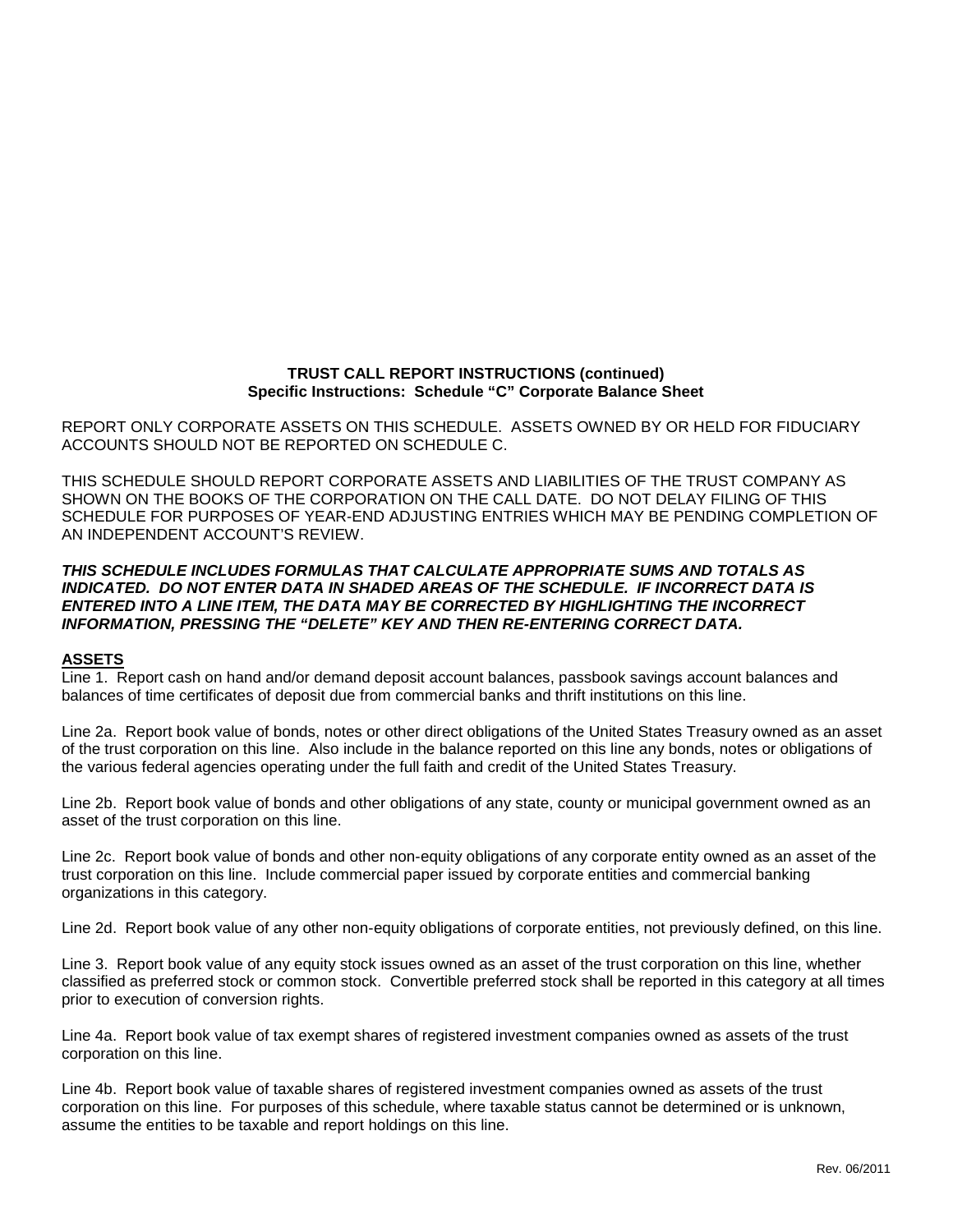Line 5. Report amortized book value of mortgages and other notes receivable owned as assets of the trust corporation on this line. If a reserve for loan losses has been established, do not include the value of the reserve account on this line. Show any reserves as other corporate assets/(liabilities).

Line 6. Report book value of all real estate properties owned as assets of the trust corporation. Include buildings and land occupied by business premises of the corporation, any branch office facilities and lease-hold capital improvements made upon realty in which the corporation has taken a long-term lease. DO NOT include furniture and fixtures owned by the corporation in this line item.

Line 6a. Report book value of depreciation taken on any improvements reported on Line 6 of this schedule. DO NOT include depreciation on furniture and fixtures in this line item.

Line 7. Report book value of any other real estate owned by trust corporation but not occupied directly by the corporation as part of its daily business. Include in this line item any buildings or realty that may be used off-site storage of records or assets of fiduciary accounts.

Line 8. Report book value of all furniture and fixtures owned by the trust corporation and used in the conduct of daily business affairs of the corporation on this line. Assets reported on this line should be net of depreciation. Assets reported on this line should include furniture and fixtures owned by the corporation whether contained at a primary location or a branch or representative trust office. Artworks and other collectible or antique items on display on premises of the trust corporation and owned by the corporation should be reported in this line item.

Line 8a. Report value of any depreciation taken against all assets report in Line 8.

Line 9. Report book value of all vehicles owned as assets of the trust corporation on this line. Assets reportable in this entry should include any vehicles, aircraft or other non-traditional modes of conveyance, including tractors or other mechanized equipment that may be used for snow removal or other maintenance type projects, including hoists and elevating platforms.

Line 9a. Report value of any depreciation taken against all assets reported on Line 9.

Line 10. Report book value of any other assets owned by the trust corporation as an asset and not previously defined or described in these instructions.

Line 11. This line contains a mathematical formula and will sum entries recorded above. The balance on "Line 11 – Assets" should balance to "Line 4 – Total Liabilities & Equity" shown below.

# **LIABILITIES**

Line 1a. Report book value of short-term notes and liabilities of the trust corporation payable within a 12 month period or less. Include accrued interest payable under the same terms.

Line 1b. Report book value of trade accounts, utilities, and other expenses of the trust corporation payable on demand or within the next 30 day period.

Line 1c. Report book value of any dividends declared payable by the board of directors of the trust corporation, regardless of the "x" date or the actual future payable date, unless such dividend has been deferred indefinitely by action of the board of directors, following the original declaration of such dividend payment. If such action has taken place, the dividend payable is to be reported at line 2d – "All other Liabilities".

Line 1d. Report dollar value of any accrued or estimated taxes arising from income tax calculations or assessments for property taxes, but which are unpaid on the books of the trust corporation.

Line 2a. Report principal and accrued interest payable on loans and notes payable having payments or final due date in excess of 12 months. DO NOT report balances owing on real estate occupied by the trust corporation and utilized as the principal place of business or as a branch facility or to acquire property owned and utilized as a representative trust office.

Line 2b. Report principal and accrued interest payable on mortgage loans payable when such loans were utilized to acquire real property occupied as the principal business office, a branch facility or a representative trust office of the